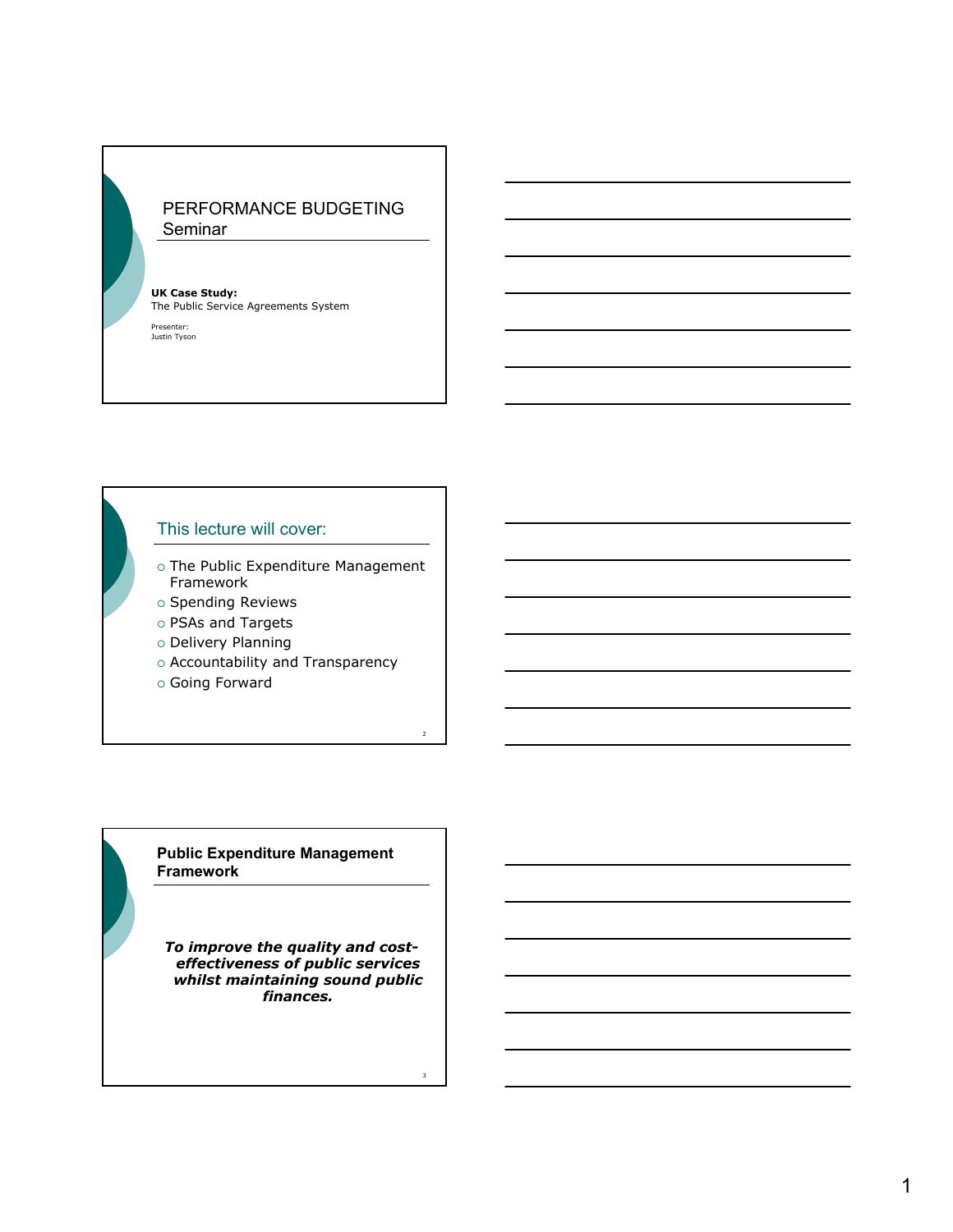## Public Expenditure Planning and **Control**

**Achieving priorities** – is public service demand being met by supply? *Improving allocative efficiency* **Value for money** – a framework to ensure<br>that resources are used efficiently and<br>effectively

*Improving productive efficiency* **Public finances and the wider economy** – public spending is around 40% of GDP

**Real terms increases** in spending on<br>public services of 5.3% (03/04), 3.3%<br>(04/05), 5.0% (05/06)

4

5

### Public sector reform (1998)

- $\circ$  Introduction of three year spending plans
- o Move to resource based accounting and budgeting
- o Greater protection for capital spending
- $\circ$  Proper asset management
- o Underpinned by outcome focused performance targets



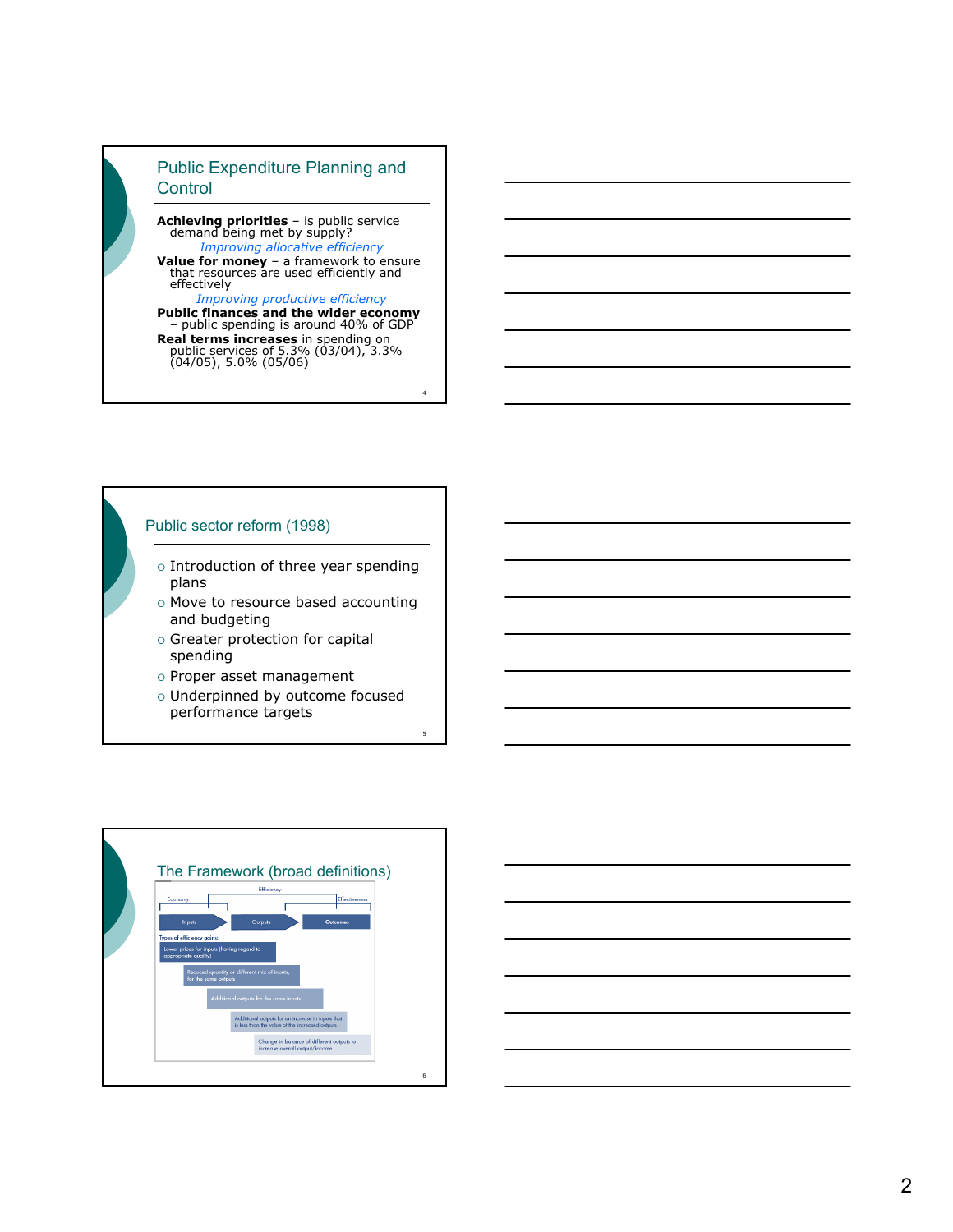





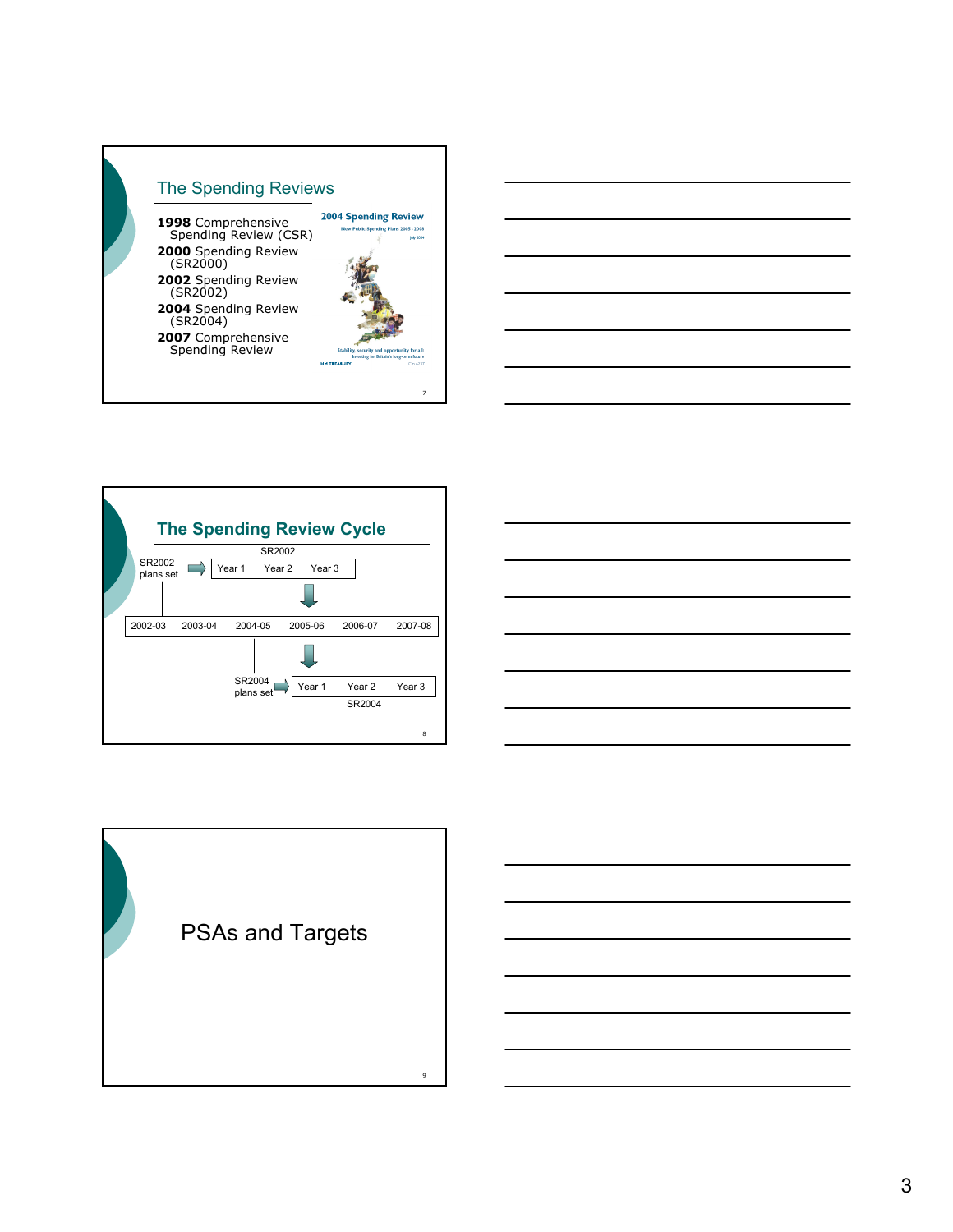## Why set targets?

- $\circ$  A statement of what government is trying to achieve - a clear sense of direction
- $\circ$  A focus on delivering results
- $\circ$  Indicates how well an organisation is performing against objectives
- $\circ$  A basis for monitoring what is and isn't working – and why
- o Better public accountability

## Choose the right targets

{Not too many…

- {Real measures of success…
- o Which are owned by deliverers
- {SMART and outcomefocused

## SMART targets are…

**Specific** – avoiding vague targets which might lead to uncertainty; **Measurable** – underpinned by a sensible and reliable quantitative data source;

- **Achievable** whilst at the same time setting a stretch, or step-change in performance;
- **Relevant** to what the organisation is trying to achieve;
- **Timed** with a clear end date, and supported by timely data.

12

10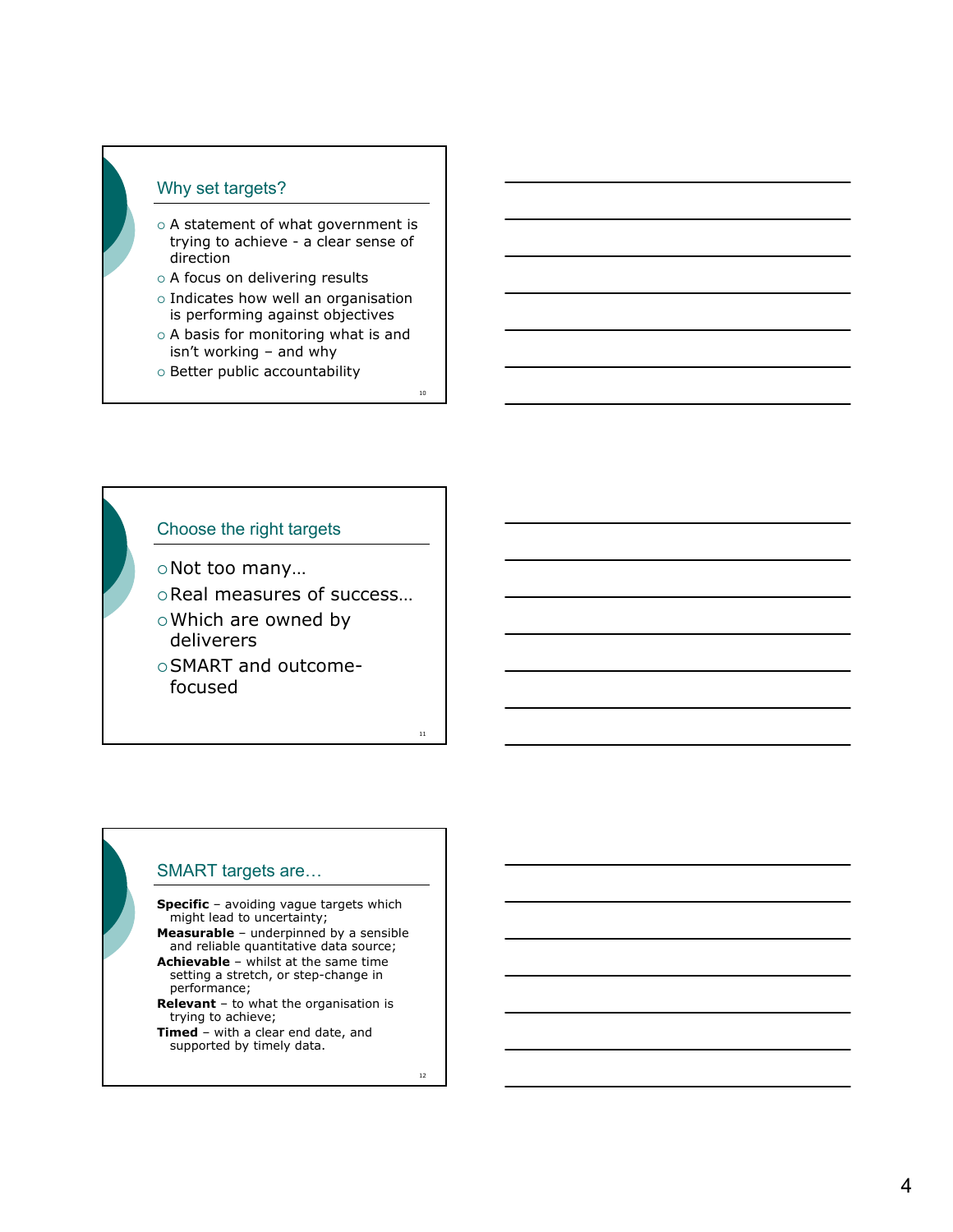







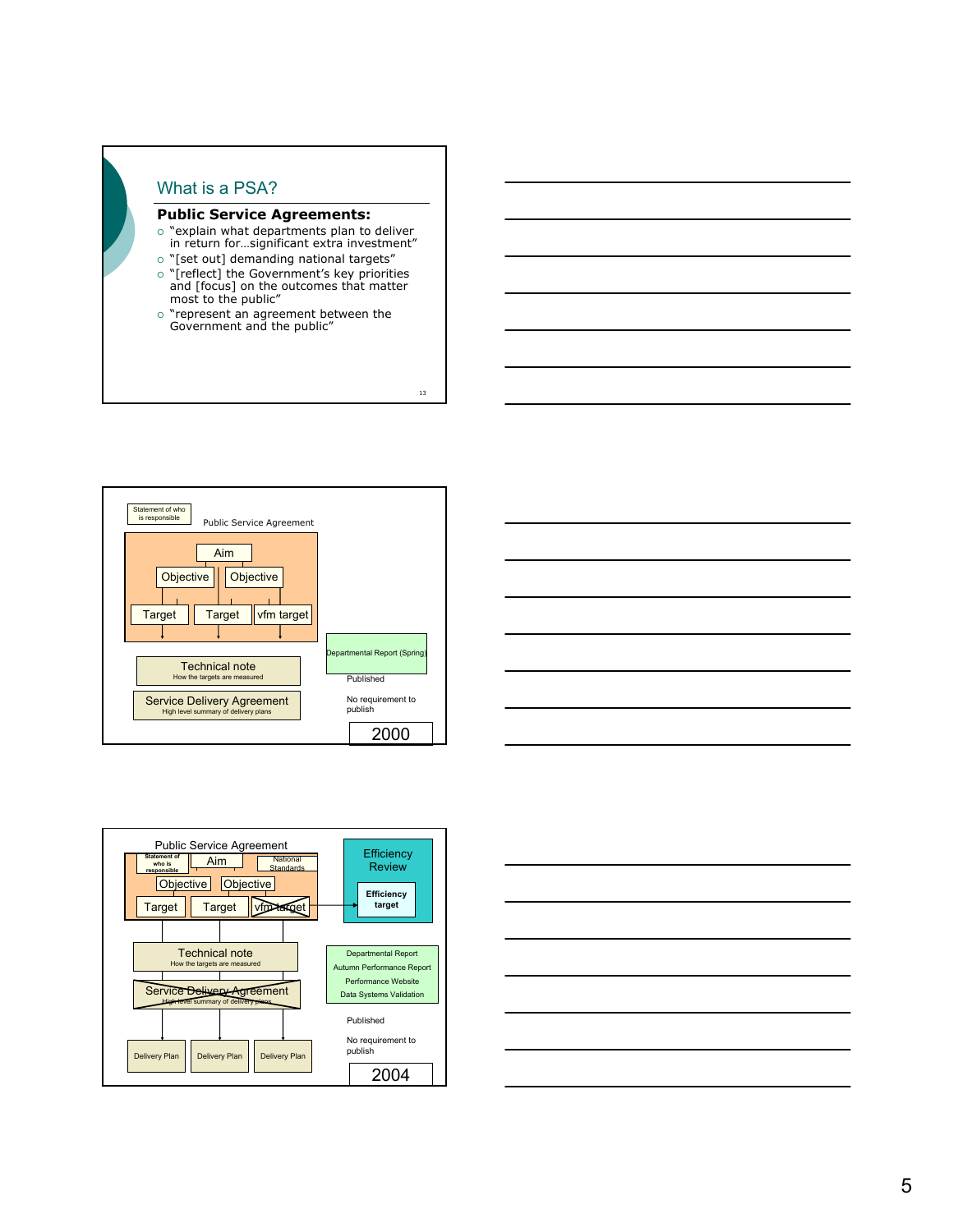

16

## HOME OFFICE TN (PSA 1)

- Scope and Responsibility This target applies to England and<br>
Vales. The Home Office is responsible for delivering PSA 1<br>
although PSA 3 and PSA 4 also contribute to PSA1<br>
Definitions and Measurement Systems Crime leve
- population plus highest crime levels (each being given equal<br>weight), as measured using the BCS comparator in 2003/04...
- { **Baseline** The baseline period is the year 2002/03, although 2003/04 will be used for the high crime areas... **Success Criteria** - This target will have been achieved if,<br>between the baseline year and 2007/08, both of the following are<br>met: (a) nationally, the reduction in overall BCS crime is more<br>than or equal to 15%; and (b) t

17

## Other existing PSA targets

#### **Examples**

**Health**: reduction in death rate from heart disease among under 75s by 40% by 2010

**Criminal Justice**: cut domestic burglary by 25% on 1998-99 levels by 2005

**International Development**: Progress towards the MDGs in 16 key countries [in Africa] demonstrated by [eg] an increase in primary enrollment from 58% to 72%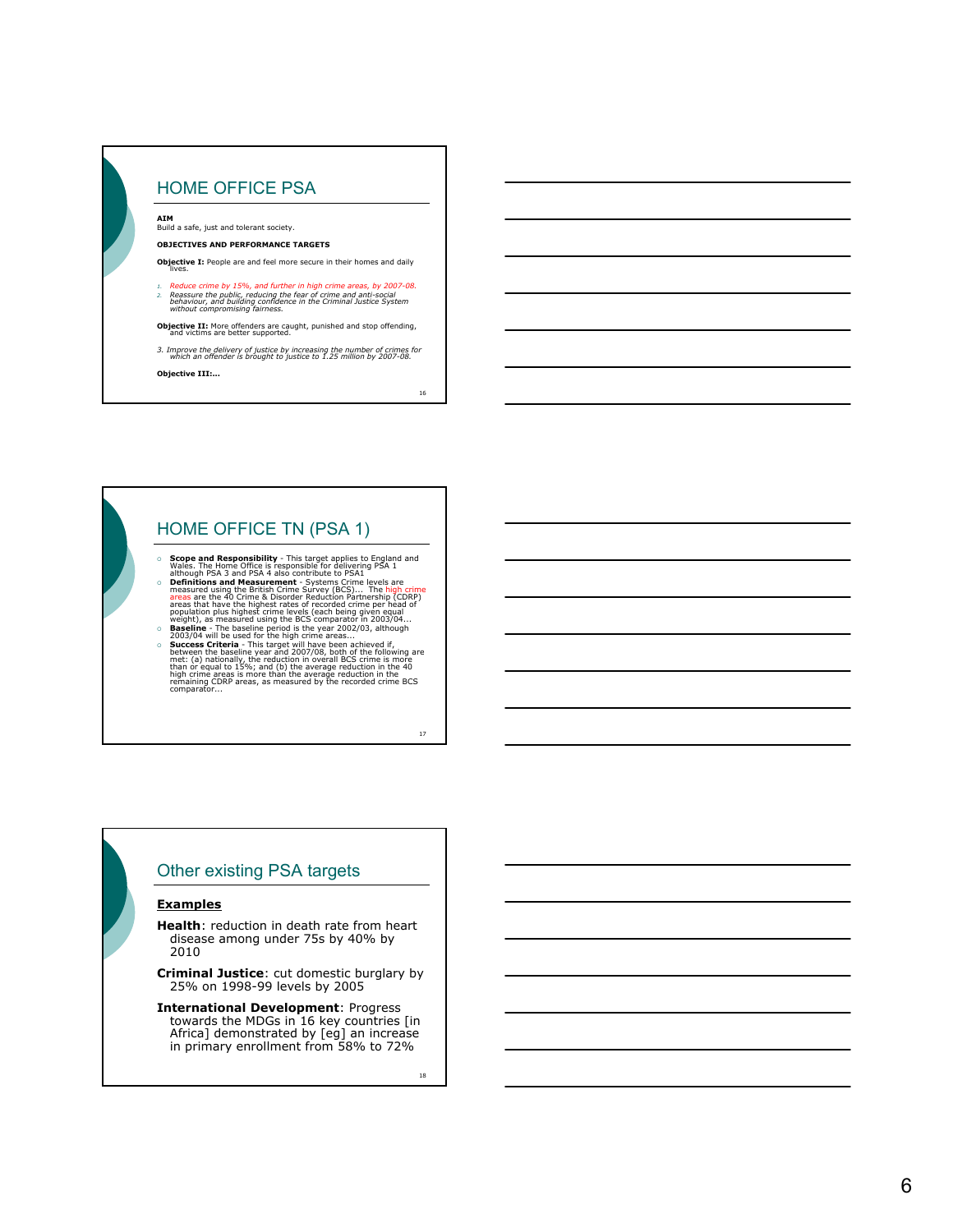



Delivery Planning

## Spending team roles

o Ministry of Finance

 $\cdot$  ensure control;  $\bullet$  increasing focus on financial management capacity

o Ministry of Economy

• policy and planning

- know you area (external reviews, spending reviews,<br>Productivity and Reform team, external<br>groups/committees)
- { Tax-payer representative <sup>z</sup> value for money
	-
	- $\bullet$  scrutiny and challenge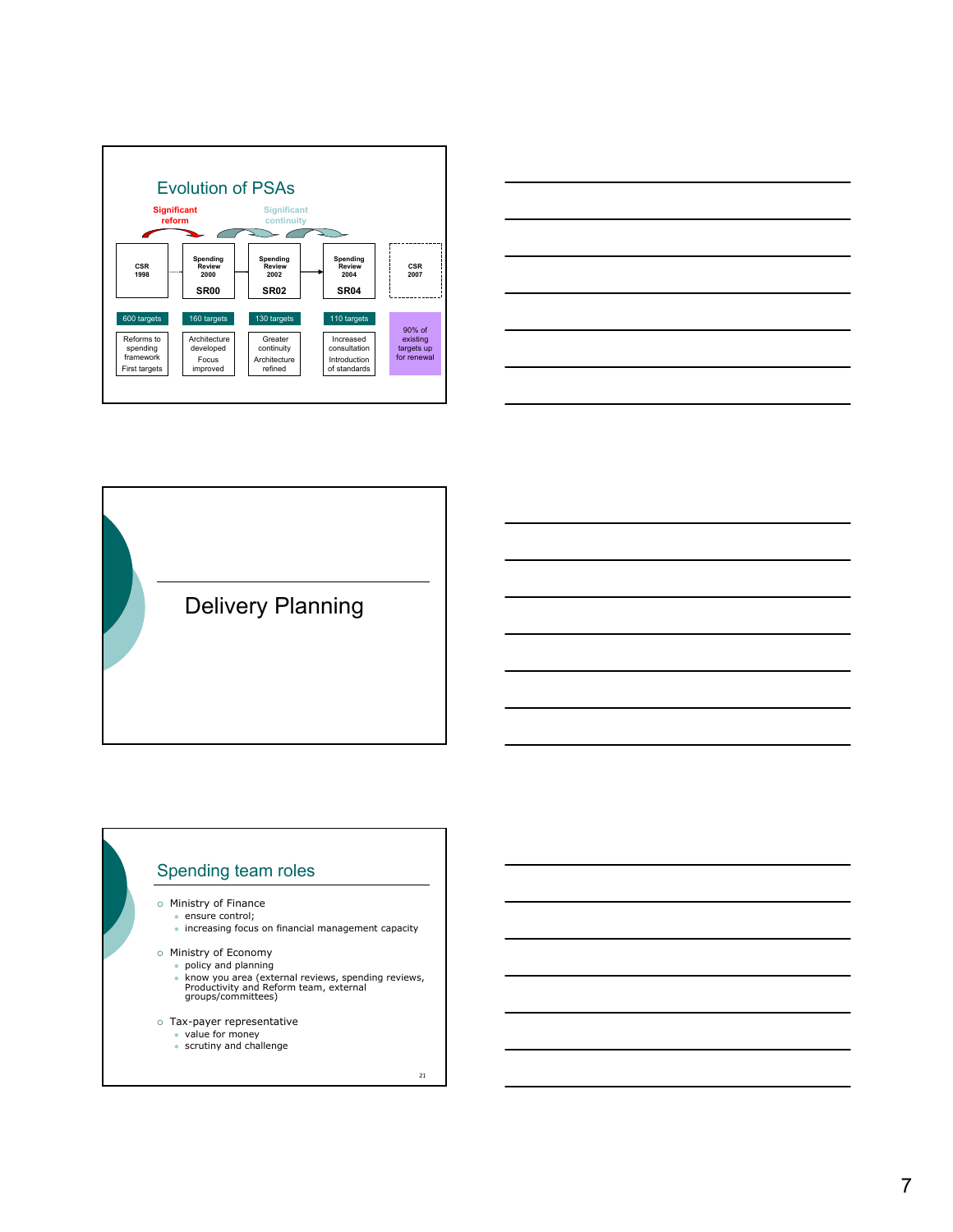

- 
- 
- 
- 
- 
- o Management accounting: good costing<br>
o Delivery Planning and Delivery Chains<br>
o Process Reviews<br>
 e.g. Turner in health<br>
o Best practice agencies<br>
 e.g. Improvement and Development Agency for<br>
 e.g. Improvement (IDeA
- o The Prime Minister's Delivery Unit
- 
- different role to spending team<br>© "Consulting" approaches<br>• Business Excellence Model
	- Balanced Score-card

22

## Delivery Plans

- o Live Documents... (tend not to be published)
- $\circ$  Jointly, and regularly, reviewed
- $\circ$  Assign responsibilities
- $\circ$  Define delivery chain
- (inputs activities outputs outcomes)
- o Address role of external factors
- o Focus on actions, risks, strategy, and trajectories



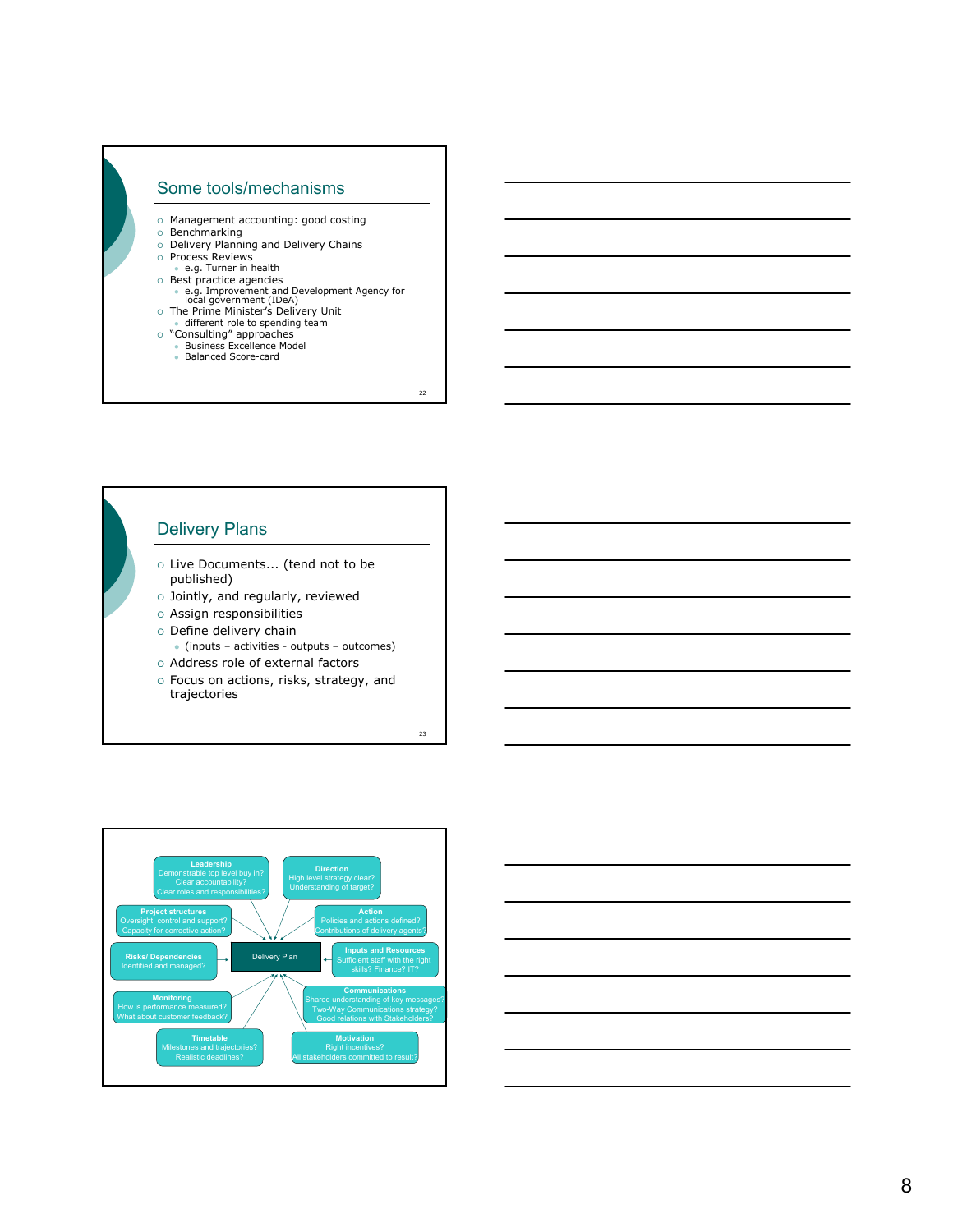# Accountability and transparency

## Accountability of individuals

- o Named Secretaries of State • including some joint targets
- { Permanent secretaries
- $\circ$  Named target owners within departments
- ie: Accountability rests with both politicians and officials, BUT…

**No mechanistic link between performance and resource allocation in Spending Review**

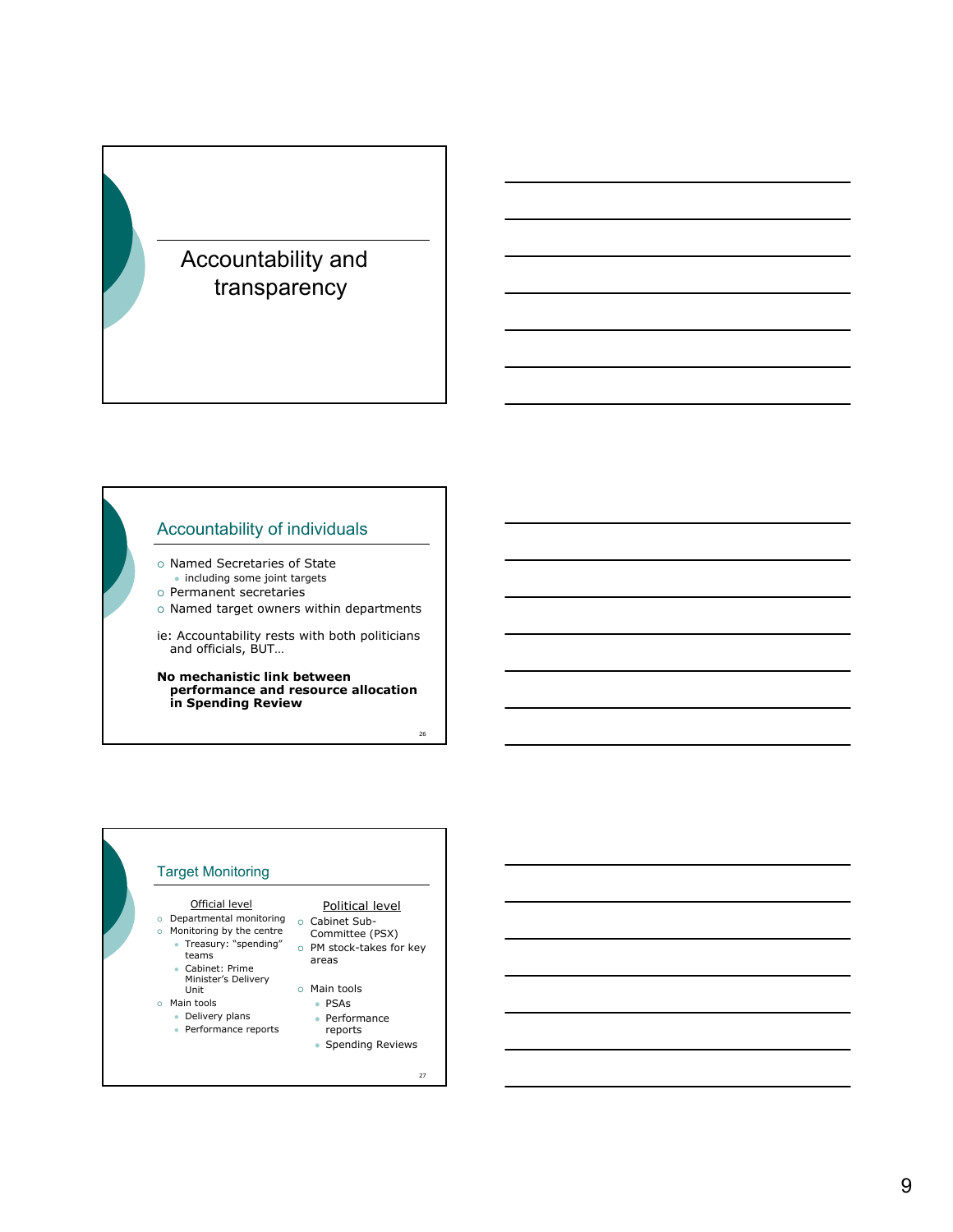



Going Forward

### CSR07 Context

- **Opportunity for systematic review:** 90% of PSA targets coming to an end in the next spending review period
- Framework has been **successful in driving**<br> **delivery** and focussing effort needs to evolve<br>
and maintain strengths of the system
- 
- But, there are **weaknesses that need to be addressed** PSA framework established when past investment in public services had been low & capacity was weak…
- Now central government to focus on a progressively devolved delivery landscape where a variety of levers come into play to influence the way services are delivered at the frontline.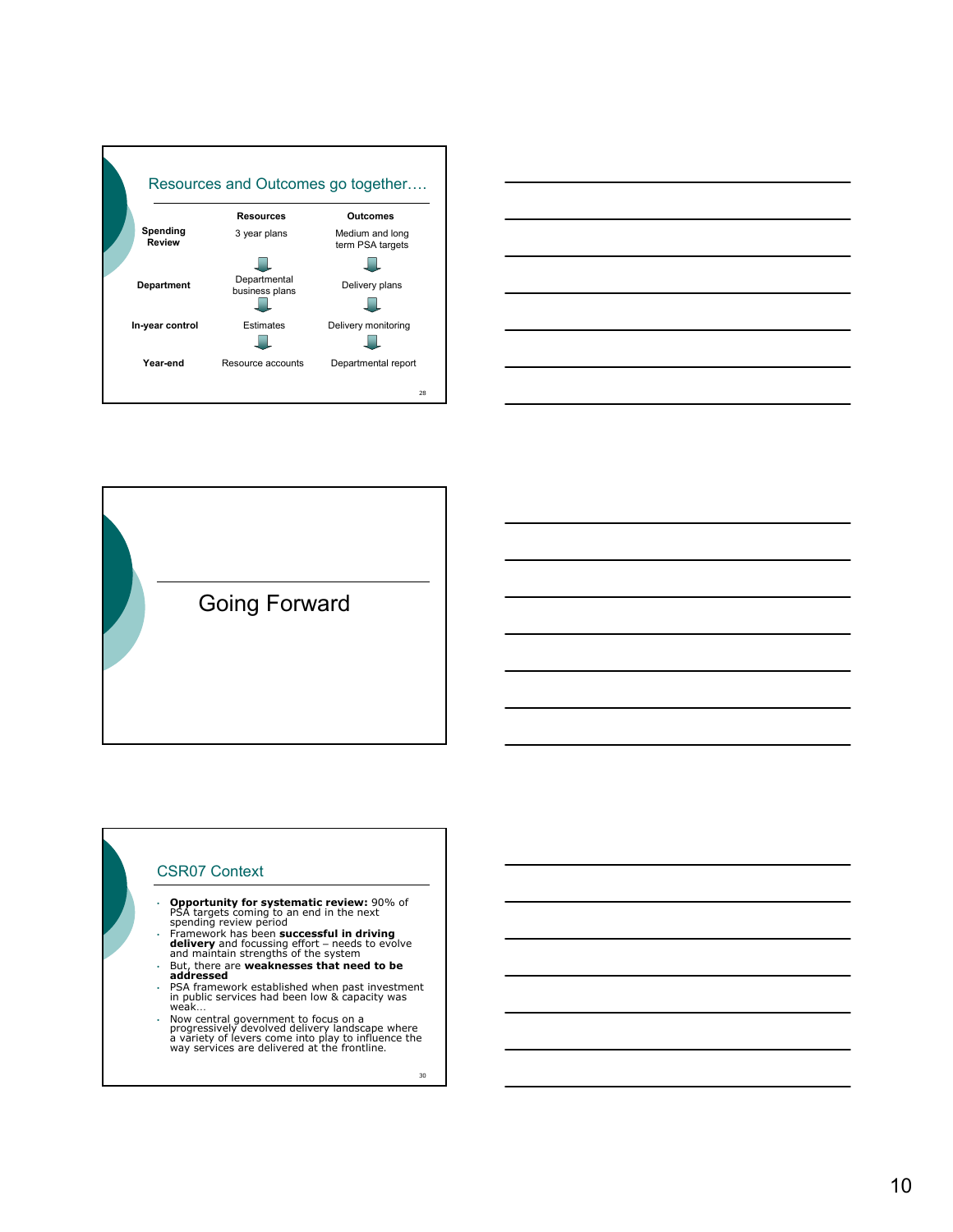### The current framework - issues

- $\circ$  Central target-driven approach can skew services to focus on central demands - undermines frontline motivation and responsiveness;
- { If targets haven't been well designed can distort operational priorities and create perverse effects;
- { Framework doesn't recognise the wide range of levers and drivers that affect delivery of complex outcomes;
- o Central targets have led to a proliferation of<br>underpinning measures, data requirements and<br>sub-targets;
- $\circ$  Slow progress on many joint targets.

31

### Aims for revised framework in CSR

- $\circ$  Maintain the strengths while tackling the problems:
- o PSA outcomes placed in context of department's own strategic objectives for the spending period<br>o PSAs underpinned by small basket of national-level<br>indicators
- 
- 
- © Engagement and collaboration with the public and<br>service professionals early in the process<br>o Delivery Agreements clearly set out level of ambition,<br>strategy for delivery, and role of each organisation<br>involved
- 
- o Removing inefficient and duplicative data collection<br>processes, and sustaining that reduction.<br>Systematic use of mechanisms that enable citizens to<br>hold public services more directly to account

## Annex - education

### **CSR (1998)**

..an increase in the proportion of those aged 11 meeting the standard of literacy for that age (level 4 in key stage 2) from 63% to 80% by 2002

• ..an increase in the proportion of those aged 11 meeting the standard of numeracy for that age (level 4 in key stage 2) from 62% to 75% by 2002